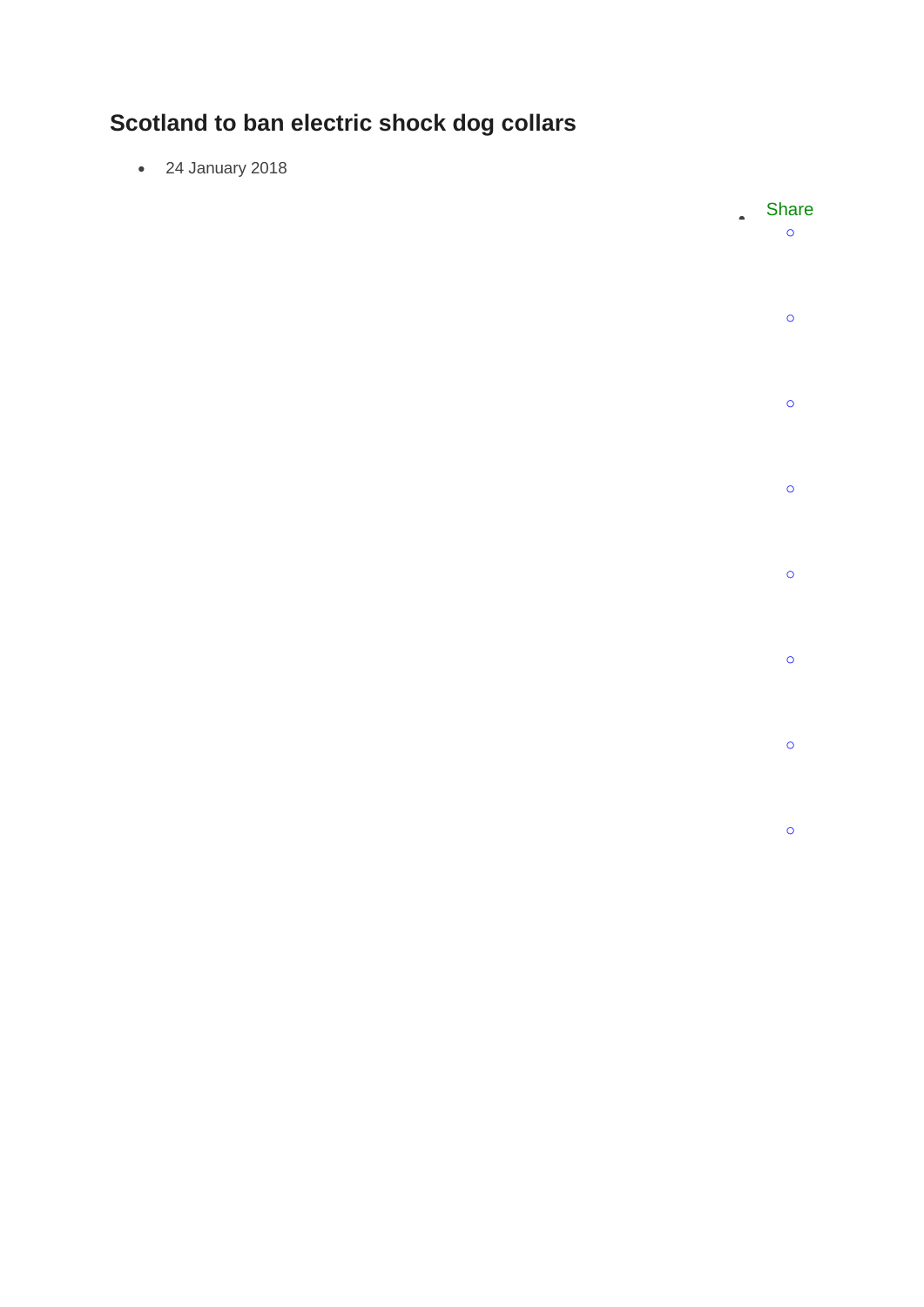

Image copyright Getty Images

## **The use of electric shock collars on dogs is to be effectively banned in Scotland, the Scottish government has confirmed.**

Ministers said in November that they would continue to allow the use of the training devices.

That was despite animal welfare charities warning that the collars can cause unnecessary suffering.

Environment Secretary Roseanna Cunningham has now announced that the government will go further.

The move follows a campaign by MSPs including Scottish Conservative Maurice Golden and the SNP's Ben Macpherson, as well as animal charities including the Kennel Club, the Scottish SPCA and the Dogs Trust.

Electric collars are used to train animals with behavioural problems - but campaigners argue that they are cruel, and have questioned their effectiveness as training aids.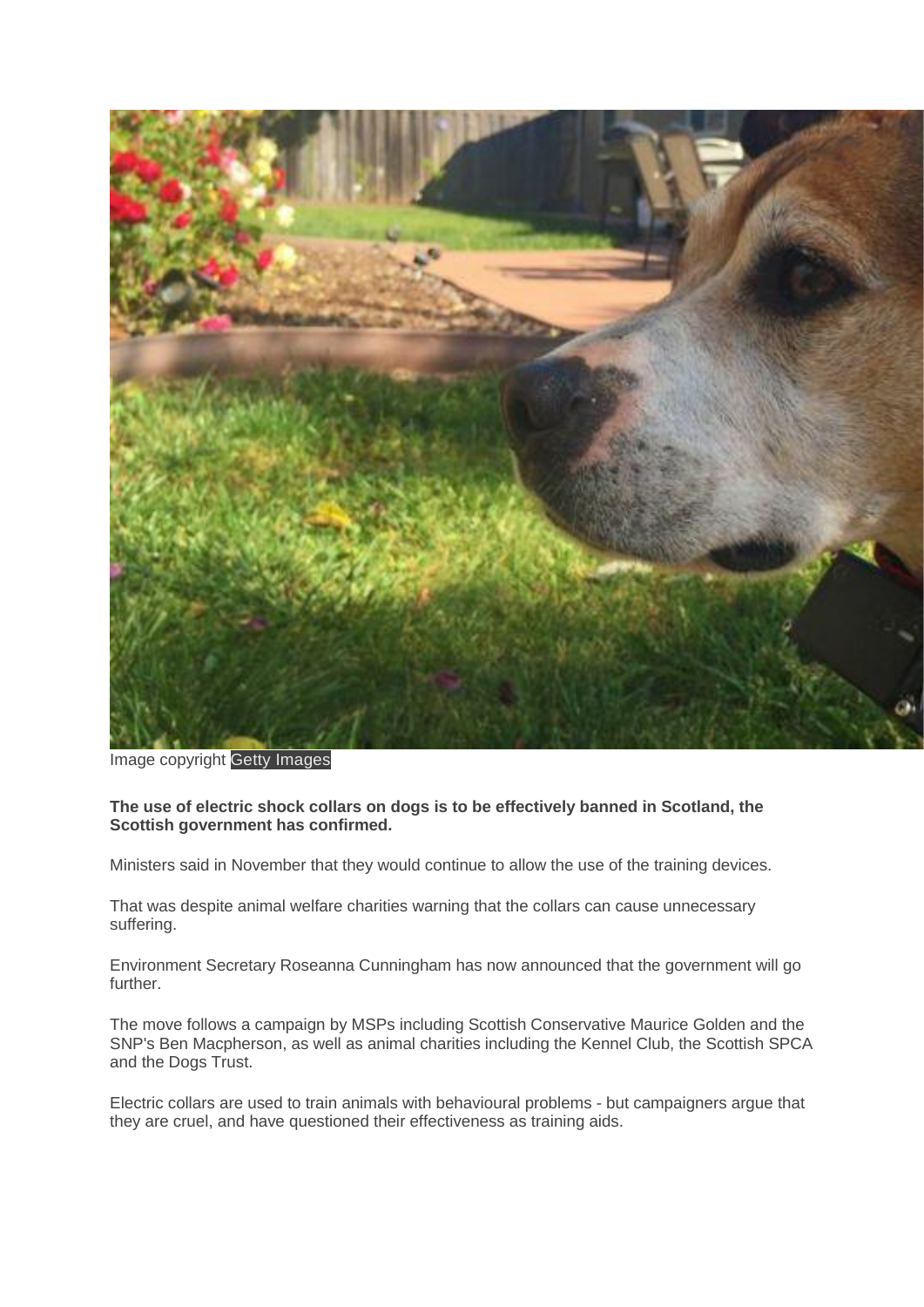## **'Completely unacceptable'**

Ms Cunningham said she had made the decision after listening to the concerns that had been raised - particularly over the ready availability on the internet of cheap devices which can be bought by anyone and used to deliver painful electric shocks.

She added: "I have decided to take steps to effectively and promptly ban their use in Scotland.

"Causing pain to dogs by inappropriate training methods is clearly completely unacceptable and I want there to be no doubt that painful or unpleasant training for dogs will not be tolerated".



Image copyright Getty Images Image caption The collars allow dog owners to deliver an electric

Ms Cunningham said she would work with the authorities to ensure that "anyone found causing pain to dogs through the use of collars or other devices can be prosecuted as they deserve".

She confirmed: "I will therefore be issuing strong ministerial guidance on the use of all painful training devices for courts to take into consideration in any cases brought before them regarding unnecessary suffering through the use of these devices."